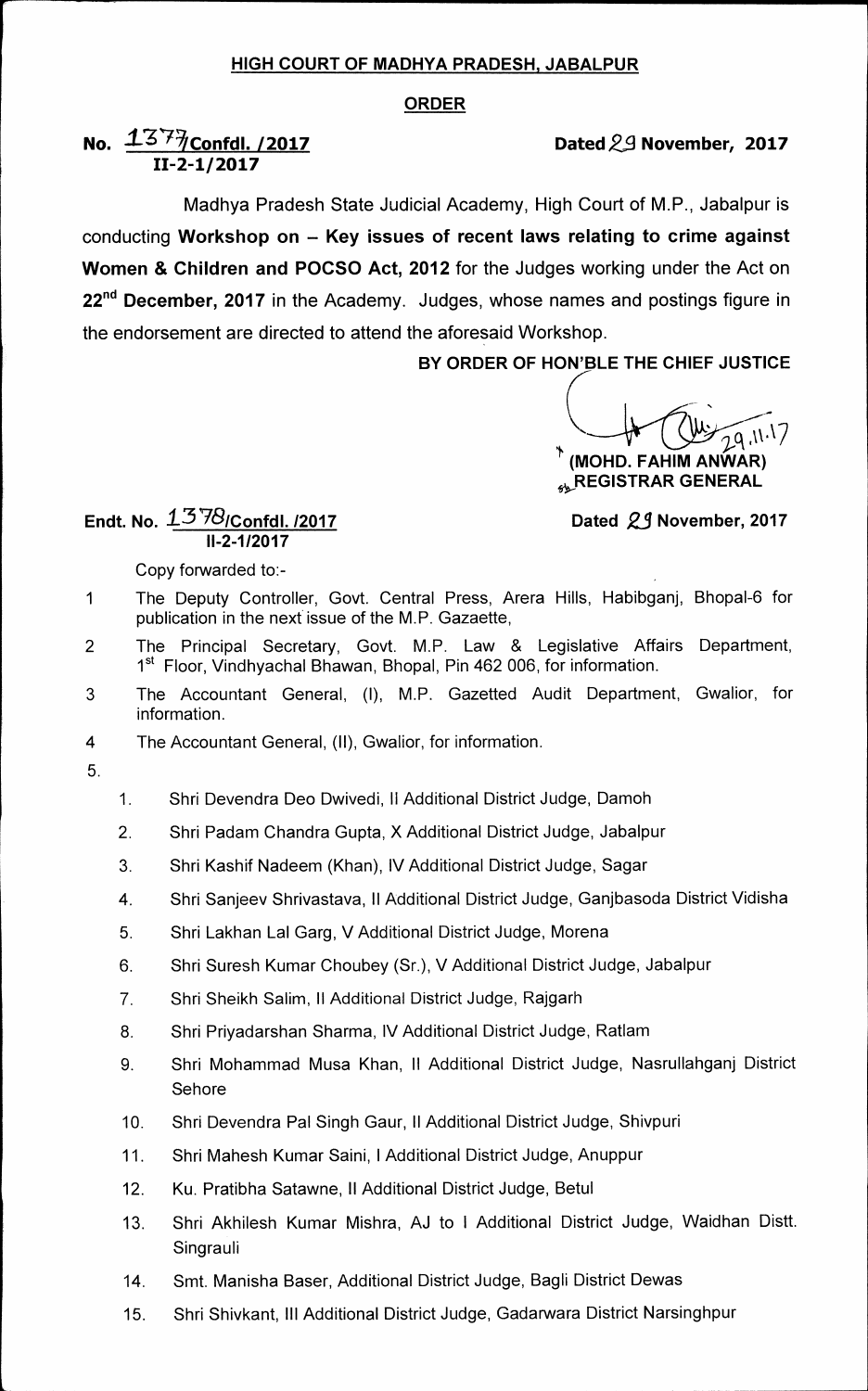- 16. Smt. Vandhana Jain, II Additional District Judge, Itarsi District Hoshangabad
- **17. Smt. Savita Singh, Additional District Judge, Barwaha District Mandleshwar**
- **18. Smt. Mary Margret Francis David, I Additional District Judge, Khargone District Mandleshwar**
- **19. Shri Arvind Raghuwanshi, I Additional District Judge, Begumganj District Raisen**
- **20. Shri Makhanlal Jhod, II Additional District Judge, Balaghat**
- **21. Smt. Kiran Singh, II Additional District Judge, Narsinghpur**
- **22. Shri Vijay Singh Kawcha, Additional District Judge, Chachoda District Guna**
- **23. Ku. Nivedita Mudgal, Ill Additional District Judge, Guna**
- **24. Smt. Divyangana Joshi Pandey, II Additional District Judge, Shujalpur District Shajapur**
- **25. Shri Ashish Kumar Mishra, Ill Additional District Judge, Mandla**
- **26. Shri Vikram Singh Buie, Additional District Judge, Nagda District Ujjain**
- **27. Shri Ashok Gupta, II Additional District Judge, Dr. Ambedkar Nagar District Indore**
- **28. Smt. Shalini Sharma Singh, Additional District Judge, Sausar District Chhindwara**
- **29. Shri Rakesh Kumar Jain, Additional District Judge, Manawar District Dhar**
- **30. Smt. Varsha Sharma, V Additional District Judge, lndore**
- **31. Shri Sandeep Kumar Shrivastava, II Additional District Judge, Rewa**
- **32. Shri Gangacharan Sharma, II Additional District Judge, Ashoknagar**
- **33. Shri Antar Singh Alwa, II Additional District Judge, Jhabua**
- **34. Shri Arun Pratap Singh, VI Additional District Judge, Katni**
- **35. Smt. Neetu Kanta Verma, Ill Additional District Judge, Tikamgarh**
- **36. Shri Rajesh Nandeshwar, Ill Additional District Judge, Burhanpur**
- **37. Shri Jaishankar Shrivastava, II Additional District Judge, Umariya**
- 38. Shri Sanjay Kumar Jain (Jr.-I), X Additional District Judge, Gwalior
- **39. Smt. Deepali Sharma, V Additional District Judge, Khandwa**
- **40. Shri Deepak Sharma, Ill Additional District Judge, Damoh**
- **41. Shri Arvind Pratap Singh Chauhan, I Additional District Judge, Mungaoli District Ashoknagar**

**For information and compliance with a direction to participate in the aforesaid course as per above mentioned schedule.** 

**The nominated Judicial Officers are directed to observe the following instruction:** 

**• To apprise themselves with the contents of the Joining Instructions available on the**  MPSJA website **www.mpsja.gov.in** & www.mpsja.mphc.gov.in and observe the **same.**